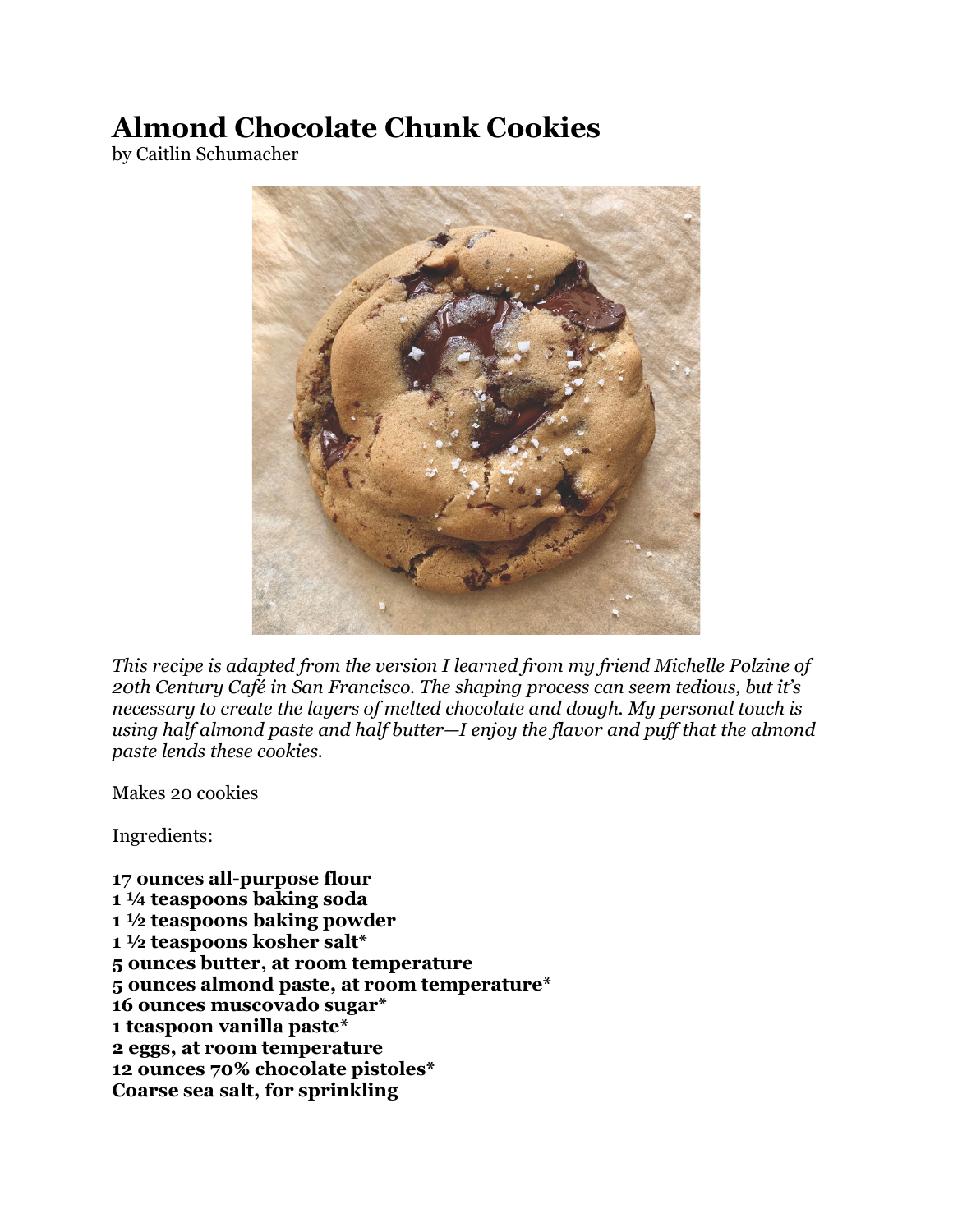Directions:

Sift the flour, baking soda, and baking powder into a large bowl. Add the salt and set aside.

In the bowl of an electric mixer fitted with the paddle attachment, paddle the butter and almond paste until well combined. Add the muscovado sugar and vanilla paste. Paddle on medium speed for at least 5 minutes, scraping down around the sides and bottom of the bowl at least once. The mixture should be light and fluffy.

Scrape down the sides of the bowl. With the mixer running on medium-low speed, add the eggs, one at a time.

Stop the mixer and scrape down. Add the flour mixture to the mixing bowl. Paddle on low speed until almost incorporated. Stop mixing when there are still streaks of flour around the edges of the bowl.

Add the chocolate to the mixing bowl. Paddle on low speed for about 5 seconds—you will hear the (super satisfying) crunch, crunch, crunch of the chocolate pistoles breaking apart. Do not overmix! The pistoles should mostly be broken in half, and you want some to stay whole.

On a parchment-lined quarter sheet pan, scrape and pat the dough into an even layer. It should fully fill the pan to the corners and all the way up to the top edges. Wrap in plastic, and chill for several hours or until very firm.

Preheat oven to 350˚F.

Using a metal bench scraper, cut the cold dough (still in the pan) into 20 even pieces. If you like, you can then weigh each piece and adjust to reach a 3-ounce portion. Use the bench scraper to pop the dough blocks out of the pan. Using both hands, and without flattening the dough black (it should stay the same height as it was in the pan), press around the sides of the block to create a hockey puck shape. (It's OK to have a whole pistole on the top of your cookie.) Continue with the remaining dough.

Place pucks on a parchment-lined sheet pan, leaving plenty of space for spreading (I bake 8 cookies at a time on a half-sheet pan). Sprinkle the tops generously with sea salt.

Bake for about 15 minutes, or until the tops of the cookies look matte and are just starting to pick up golden brown color around the edges. (If using a convection oven, start checking at 11 minutes.)

Let cool completely on the pan. (They will be very fragile for at least an hour—it's mostly melted chocolate, after all!)